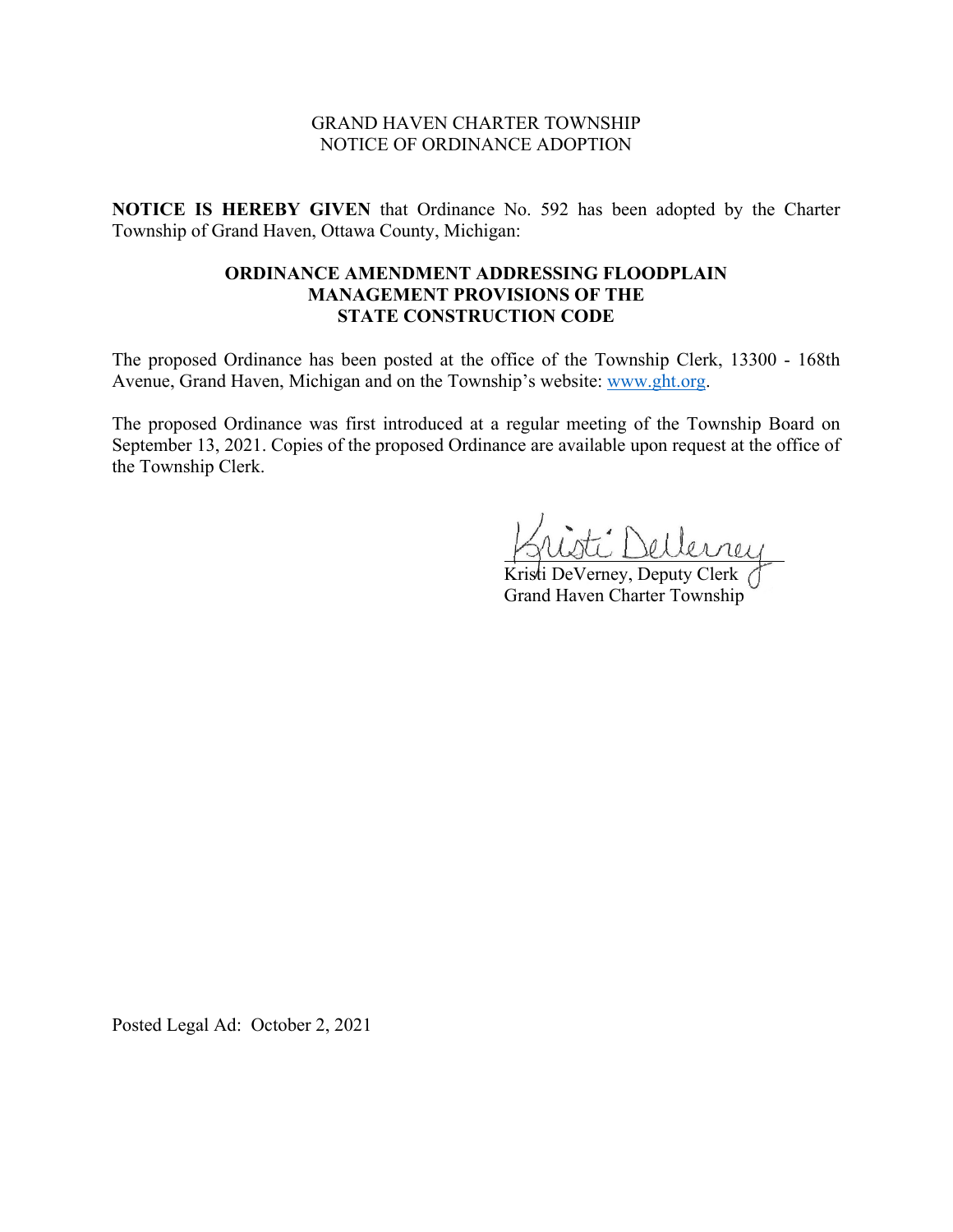#### **ORDINANCE 592**

# **ORDINANCE AMENDMENT ADDRESSING FLOODPLAIN MANAGEMENT PROVISIONS OF THE STATE CONSTRUCTION CODE**

An Ordinance to amend Ordinance 501, effective November 29, 2011 and titled "Building Code and Residential Code Enforcement Agency Ordinance," to affirm an enforcing agency to discharge the responsibility of the Charter Township of Grand Haven located in Ottawa County, and to designate regulated flood hazard areas under the provisions of the State Construction Code Act, Act No. 230 of the Public Acts of 1972, as amended.

# THE CHARTER TOWNSHIP OF GRAND HAVEN, OTTAWA COUNTY, MICHIGAN, ORDAINS:

**Section 1.** AGENCY DESIGNATED. Pursuant to the provisions of the state construction code, in accordance with Section 8b(6) of Act 230, of the Public Acts of 1972, as amended Grand Haven Charter Township is hereby designated as the enforcing agency to discharge the responsibility of the Charter Township of Grand Haven under Act 230, of the Public Acts of 1972, as amended, State of Michigan. The Charter Township of Grand Haven assumes responsibility for the administration and enforcement of said Act throughout the corporate limits of the community adopting this ordinance.

**Section 2.** CODE APPENDIX ENFORCED. Pursuant to the provisions of the state construction code, in accordance with Section 8b(6) of Act 230, of the Public Acts of 1972, as amended, Appendix G of the Michigan Building Code shall be enforced by the enforcing agency within the jurisdiction of the community adopting this ordinance.

**Section 3.** DESIGNATION OF REGULATED FLOOD PRONE HAZARD AREAS. The Federal Emergency Management Agency (FEMA) Flood Insurance Study (FIS) Entitled "Ottawa County, Michigan (All Jurisdictions)" and dated October 21, 2021 and the Flood Insurance Rate Map(s) (FIRMS) panel numbers of 26139C0079F, 26139C0086F, 26139C0088F, and 26139C0180F, effective October 21, 2021 and 26139C0087E, 26139C0089E, 26139C0091E, 26139C0093E, 26139C0095E, and 26139C0185E, effective December 16, 2011 are adopted by reference for the purposes of administration of the Michigan Construction Code, and declared to be a part of Section 1612.3 of the Michigan Building Code, and to provide the content of the "Flood Hazards" section of Table R301.2(1) of the Michigan Residential Code.

**Section 4.** REPEALS. All ordinances inconsistent with the provisions of this ordinance are hereby repealed.

**Section 5.** EFFECTIVE DATE. This ordinance was approved and adopted by the Township Board on September 27, 2021, after introduction and first reading on September 13, 2021, and publication after first reading as required by Michigan law. This ordinance shall be effective on the date of its publication after adoption.